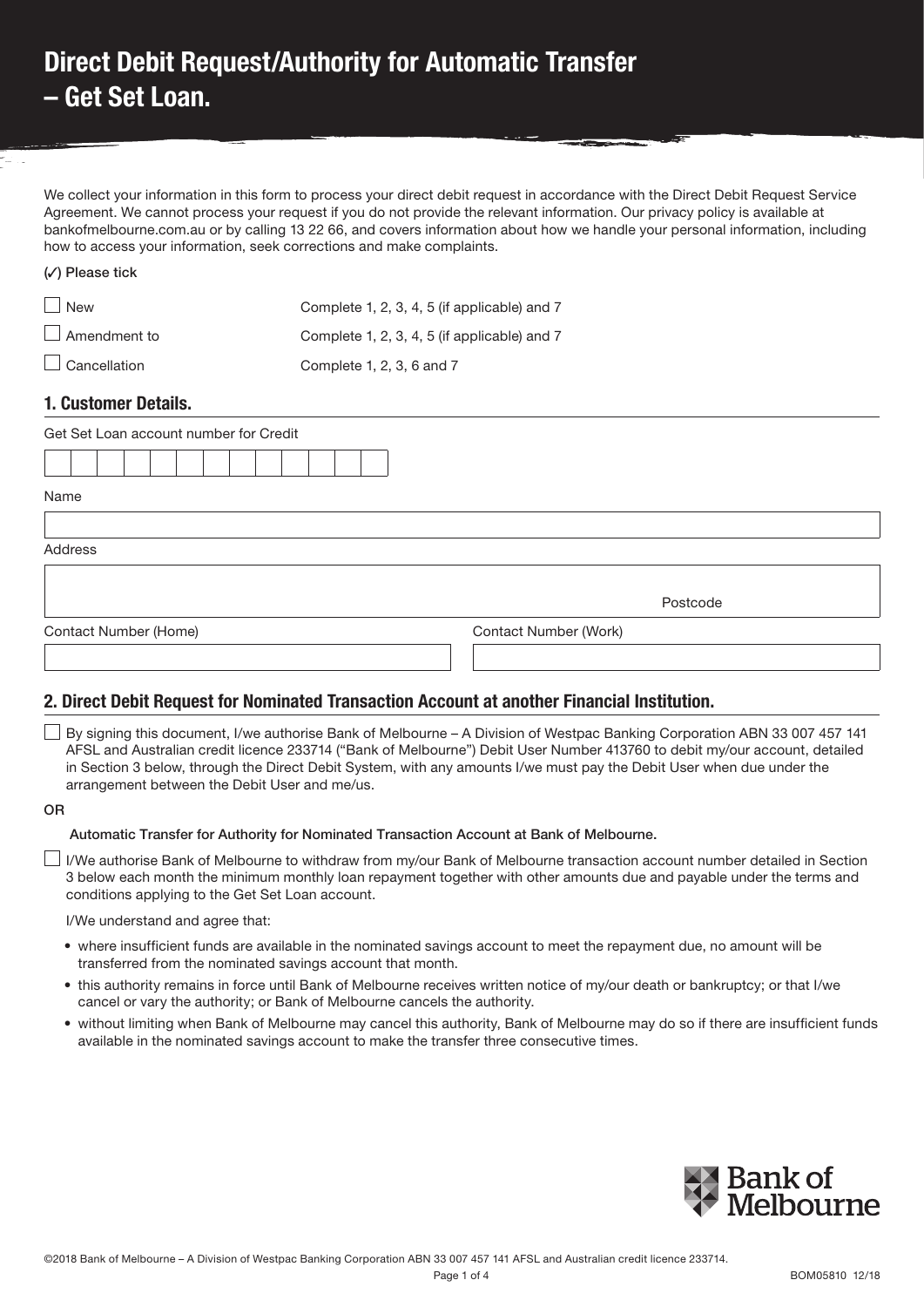## 3. Nominated Transaction Account.

| Name of Financial Institution |            |                                  |                                                                |     |                                                                                                                                                                                                                                             |      |            |            |  |
|-------------------------------|------------|----------------------------------|----------------------------------------------------------------|-----|---------------------------------------------------------------------------------------------------------------------------------------------------------------------------------------------------------------------------------------------|------|------------|------------|--|
|                               |            | Address of Financial Institution |                                                                |     |                                                                                                                                                                                                                                             |      |            |            |  |
|                               |            |                                  |                                                                |     |                                                                                                                                                                                                                                             |      |            |            |  |
| <b>BSB Number</b>             |            |                                  | <b>Account Number</b>                                          |     |                                                                                                                                                                                                                                             |      |            |            |  |
|                               |            |                                  |                                                                |     |                                                                                                                                                                                                                                             |      |            |            |  |
| <b>Account Title</b>          |            |                                  |                                                                |     |                                                                                                                                                                                                                                             |      |            |            |  |
| Account Type                  |            |                                  |                                                                |     |                                                                                                                                                                                                                                             |      |            |            |  |
|                               |            |                                  |                                                                |     |                                                                                                                                                                                                                                             |      |            |            |  |
|                               |            |                                  |                                                                |     | (Direct Debiting is not available on full range of accounts. If in doubt please refer to the financial institution at which the account is held.) This authority is to remain in force until further notice.                                |      |            |            |  |
|                               |            |                                  | 4. Minimum Monthly Repayment Instructions.                     |     |                                                                                                                                                                                                                                             |      |            |            |  |
|                               |            |                                  | This section must be completed before proceeding to Section 5. |     |                                                                                                                                                                                                                                             |      |            |            |  |
|                               |            | <b>Minimum Monthly Repayment</b> |                                                                |     |                                                                                                                                                                                                                                             |      |            |            |  |
|                               |            |                                  |                                                                |     | Please nominate commencement date (must be on or before the 25th of the month).                                                                                                                                                             |      |            |            |  |
| Date                          | $\sqrt{2}$ | $\prime$                         |                                                                |     |                                                                                                                                                                                                                                             |      |            |            |  |
|                               |            |                                  |                                                                |     |                                                                                                                                                                                                                                             |      |            |            |  |
|                               |            | 5. Extra Payment Instructions.   |                                                                |     |                                                                                                                                                                                                                                             |      |            |            |  |
| <b>Extra Repayment</b>        |            |                                  |                                                                |     |                                                                                                                                                                                                                                             |      |            |            |  |
|                               |            |                                  |                                                                |     | Please nominate commencement date (must be on or before the 25th of the month).                                                                                                                                                             |      |            |            |  |
| Weekly                        | \$         |                                  | amount                                                         | Day |                                                                                                                                                                                                                                             | Date | $\sqrt{2}$ | $\sqrt{2}$ |  |
| Fortnightly                   | \$         |                                  | amount                                                         | Day |                                                                                                                                                                                                                                             | Date | $\prime$   |            |  |
| Monthly                       | \$         |                                  | amount                                                         | Day |                                                                                                                                                                                                                                             | Date |            |            |  |
| <b>6. Cancellation.</b>       |            |                                  |                                                                |     |                                                                                                                                                                                                                                             |      |            |            |  |
|                               |            |                                  |                                                                |     |                                                                                                                                                                                                                                             |      |            |            |  |
|                               |            |                                  |                                                                |     | Direct Debit Request for Nominated Transaction Account at another Financial Institution.                                                                                                                                                    |      |            |            |  |
|                               |            |                                  | payment of the loan account set out in Section 1 of this form. |     | I/We hereby cancel my/our existing Direct Debit arrangement with Bank of Melbourne - A Division of Westpac Banking<br>Corporation ABN 33 007 457 141 AFSL and Australian credit licence 233714 Debit User Number 413760 with respect to the |      |            |            |  |

Automatic Transfer Authority for Nominated Transaction Account at Bank of Melbourne.

I/We hereby cancel my/our existing authority for Automatic Transfer with respect to the payment of the loan account set out in Section 1 of this form.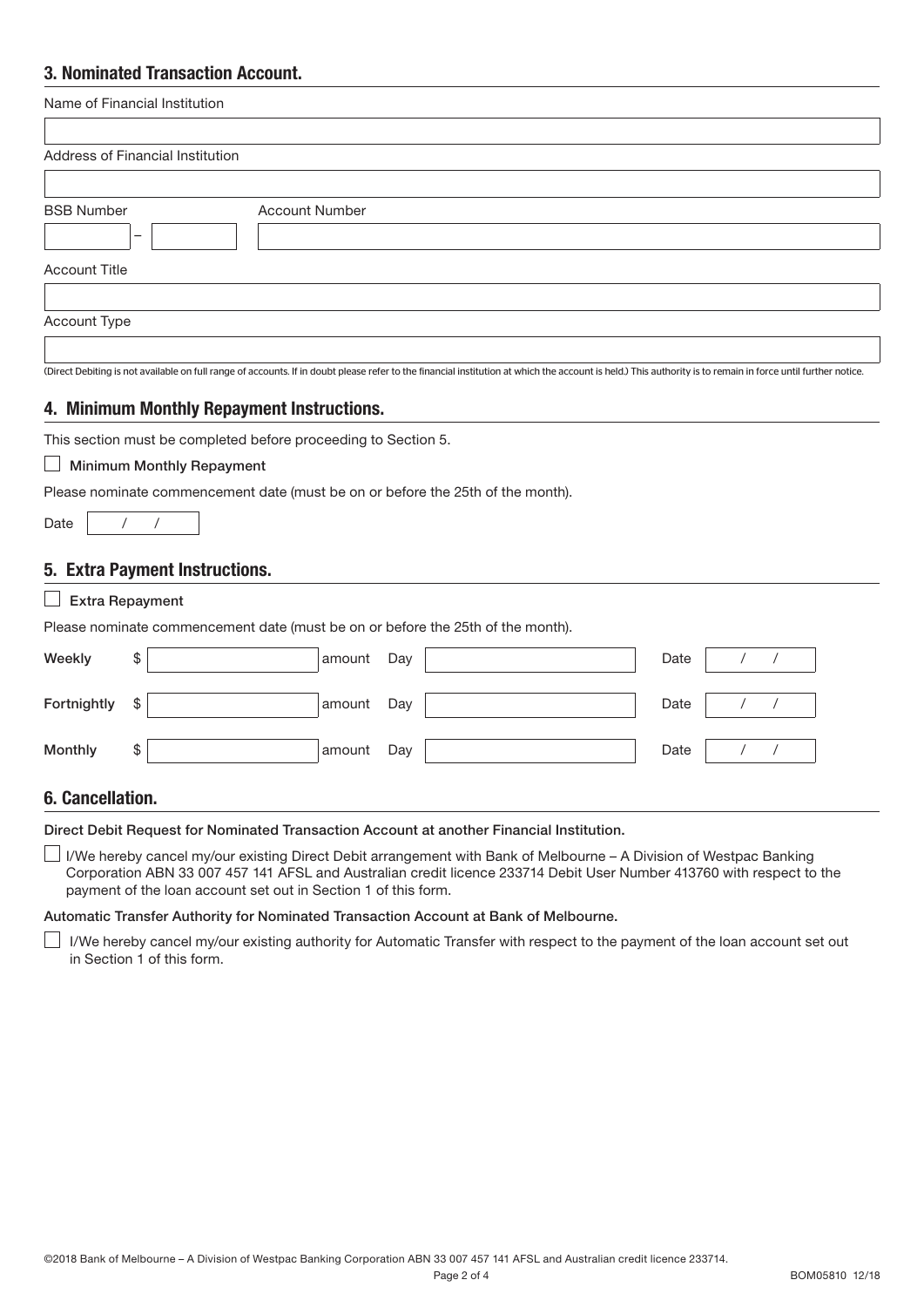## 7. Customer Signature.

To be signed according to the authority held on the Nominated Transaction Account.

| Signature | Date | Signature | Date |  |  |
|-----------|------|-----------|------|--|--|
|           |      | M         |      |  |  |

## Branch/Office Use Only.

Where payment method is to be by Direct Debit Request, a Direct Debit Request Service Agreement was issued to customer on:

/ /

Mail:



Date **Employee Number** Contact Number

After input, please forward completed form to: Imaging Department.



Personal Lending Locked Bag 20037 Melbourne VIC 3001



(03) 9982 4162

Fax: